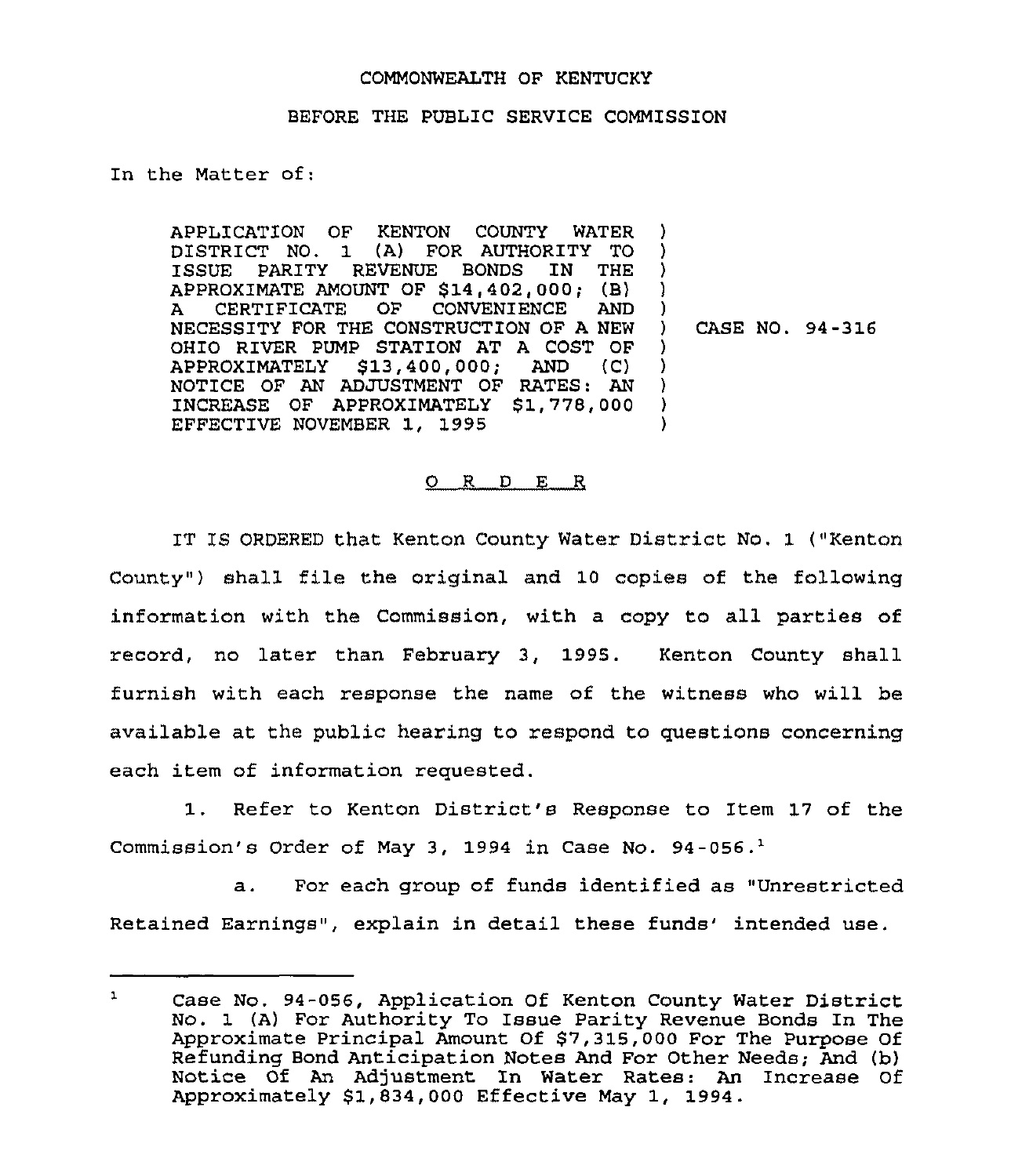b. Are unrestricted funds available for use to cover the cost of operations or capital projects?

2. Provide a detailed analysis of the retained earnings account as of December 31, 1994.

a. Por all funds identified as unrestricted retained earnings, provide a detailed explanation of their intended use.

b. Are unrestricted funds presently available to cover the cost of current operations or capital projects?

3. Refer to Kenton District's Application, Exhibit G, page  $2.$ 

a. Provide a detailed analysis of the 1993 Operations and Maintenance expense for the existing Ohio River Pump Station.

b. Identify the items that are estimated to increase for the operation and maintenance of the new Ohio River Pump Station. Provide all workpapers and calculations used to derive these estimates.

4. Refer to Kenton District's Application, Exhibit G, page 1, and Exhibit H, page 5. Reconcile operating revenues of \$13,155,407, as shown in column (F) of Exhibit G, with proforma operating revenues of \$13,323,556 reflected in Exhibit H.

5. a. Describe the current status of Kenton District's litigation to enforce its water supply contracts with Campbell County Kentucky Water District.

b. Provide all pleadings which have currently been filed with Campbell Circuit Court in that proceeding.

 $-2-$